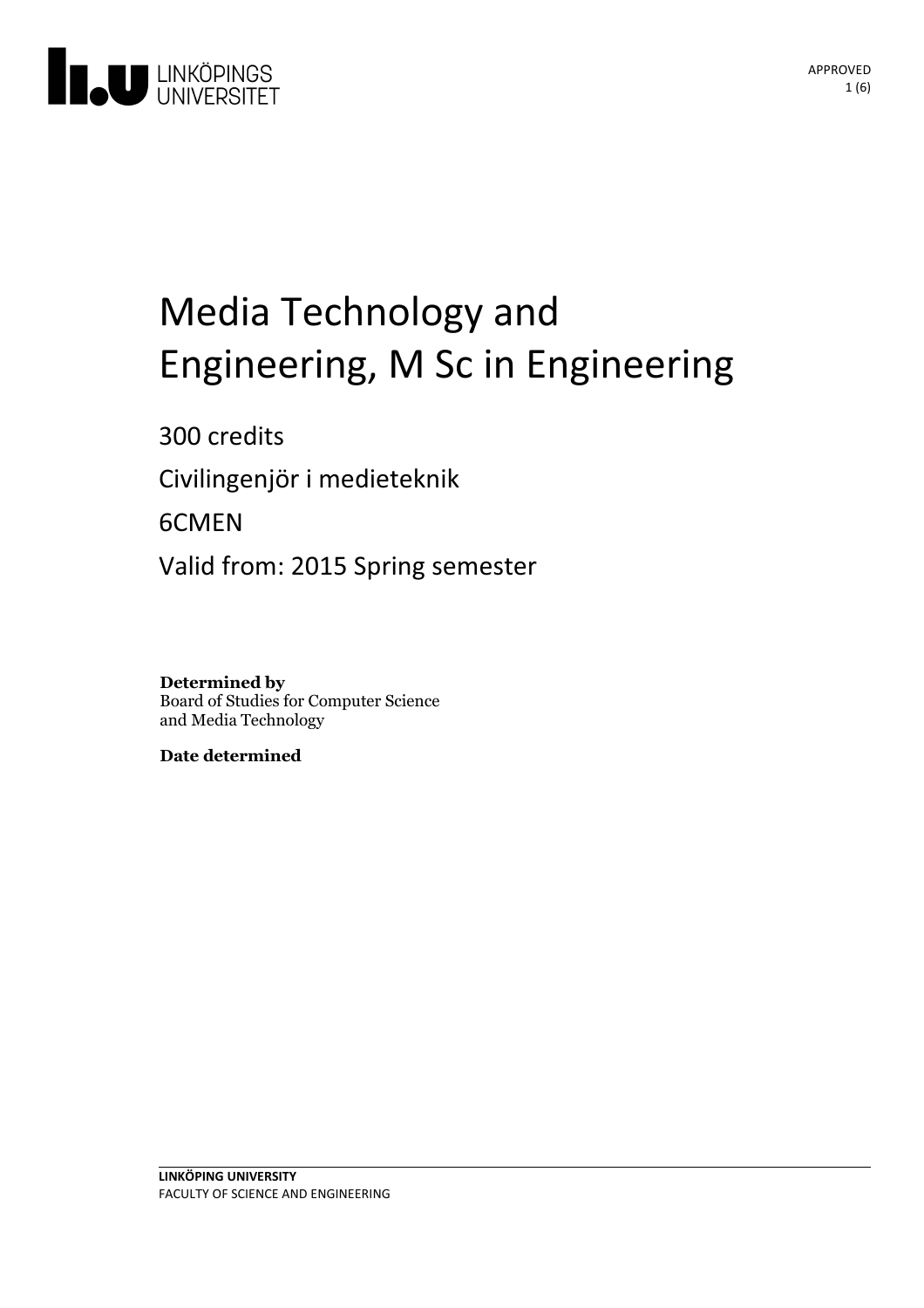## Entry requirements

## Degree in Swedish

Civilingenjör 300 hp och Teknologie master 120 hp

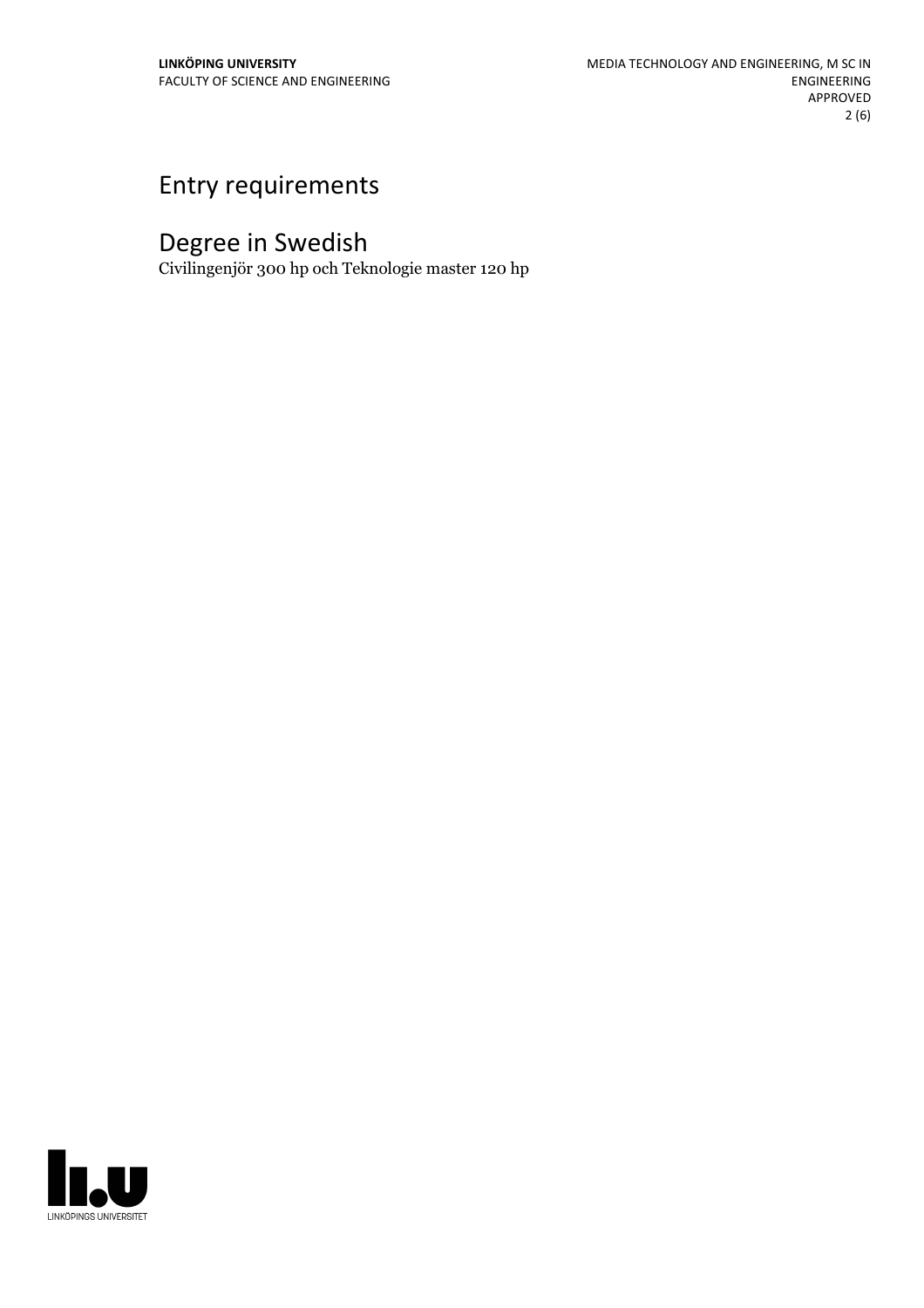## **Curriculum**

#### **Semester 4 (Spring 2017)**

| Course<br>code | Course name                 | <b>Credits</b> | Level | <b>Timetable</b><br>module | <b>ECV</b> |
|----------------|-----------------------------|----------------|-------|----------------------------|------------|
| Period 1       |                             |                |       |                            |            |
| <b>TNG032</b>  | Applied Transform Theory    | 6              | G2X   | 4                          | C          |
| <b>TNM059</b>  | <b>Graphic Arts</b>         | 6              | G1X   | 3                          | C          |
| <b>TNM061</b>  | 3-D Computer Graphics       | $6*$           | G2X   | 1                          | C          |
| Period 2       |                             |                |       |                            |            |
| <b>TNG006</b>  | <b>Statistics</b>           | 6              | G2X   | 1                          | C          |
| <b>TNG015</b>  | Signals and Systems         | 6              | G2X   | 3                          | C          |
| <b>TNM061</b>  | 3-D Computer Graphics       | $6*$           | G2X   | 4                          | C          |
| TPTE06         | <b>Industrial Placement</b> | 6              | G1X   |                            | E          |

### **Semester 5 (Autumn 2017)**

| Course<br>code | Course name                                      | <b>Credits</b> | Level | <b>Timetable</b><br>module | <b>ECV</b> |
|----------------|--------------------------------------------------|----------------|-------|----------------------------|------------|
| Period 1       |                                                  |                |       |                            |            |
| TFYA65         | <b>Physics of Sound</b>                          | 6              | G2X   | 1                          |            |
| <b>TNG028</b>  | <b>Automatic Control</b>                         | 6              | G2X   | 2                          |            |
| <b>TNM093</b>  | Practical Data Visualization and Virtual Reality | $6*$           | G2X   | 3                          |            |
| Period 2       |                                                  |                |       |                            |            |
| <b>TNG022</b>  | Modelling and Simulation                         | 6              | G2X   | 1                          |            |
| <b>TNM087</b>  | Image Processing and Analysis                    | 6              | G2X   | 2                          |            |
| TNM093         | Practical Data Visualization and Virtual Reality | $6*$           | G2X   | 3                          |            |

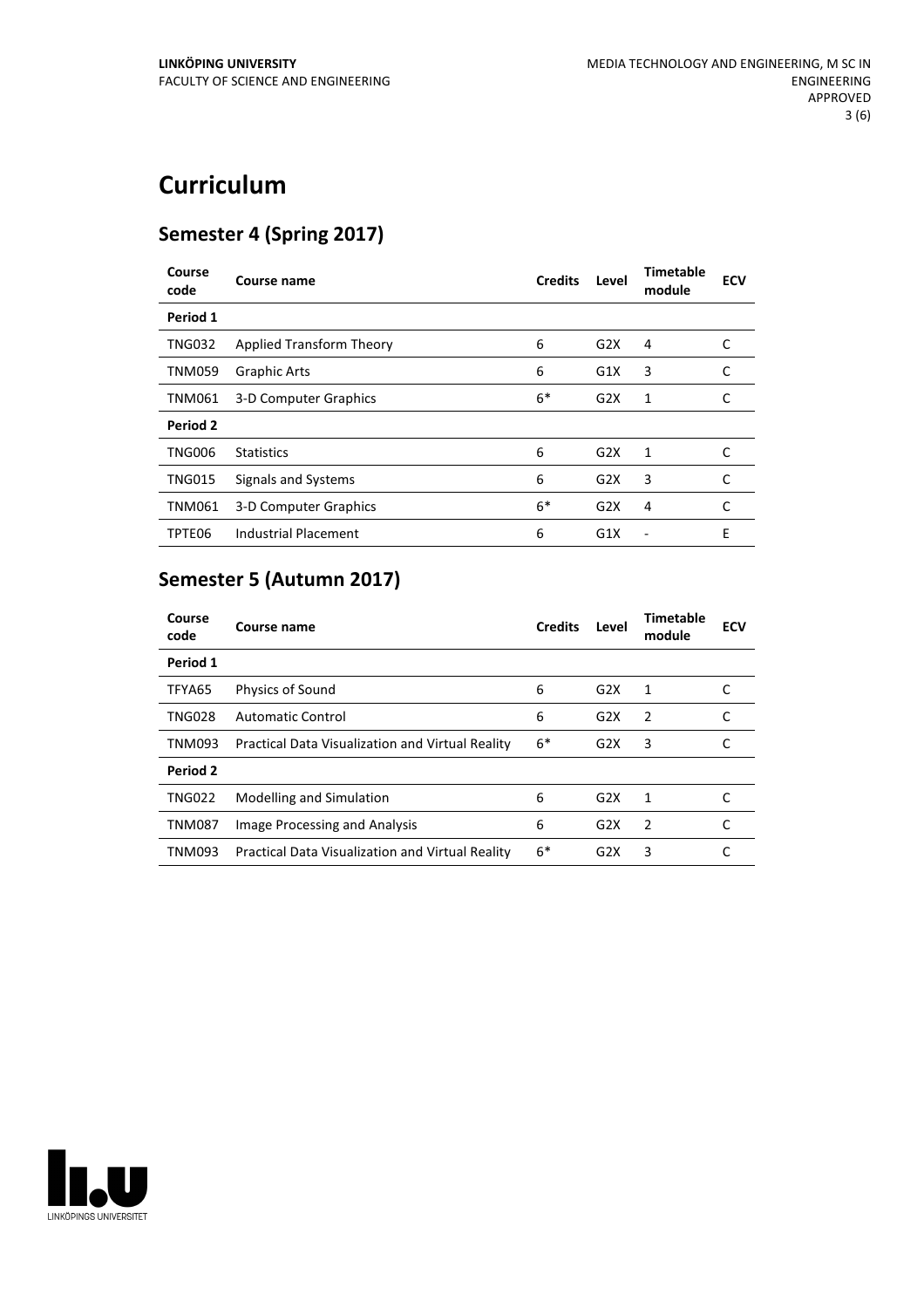#### **Semester 6 (Spring 2018)**

| Course<br>code | Course name                         | <b>Credits</b> | Level | <b>Timetable</b><br>module | <b>ECV</b> |
|----------------|-------------------------------------|----------------|-------|----------------------------|------------|
| Period 1       |                                     |                |       |                            |            |
| <b>TNM085</b>  | <b>Modelling Project</b>            | 6              | G2X   | 1                          |            |
| <b>TNM094</b>  | Media Technology - Bachelor Project | $18*$          | G2X   | $\overline{\phantom{a}}$   |            |
| Period 2       |                                     |                |       |                            |            |
| <b>TND004</b>  | Data Structures                     | 6              | G2X   | 3                          |            |
| <b>TNM094</b>  | Media Technology - Bachelor Project | $18*$          | G2X   | ٠                          |            |

#### **Semester 7 (Autumn 2018)**

| Course<br>code | <b>Course name</b>                                   | <b>Credits</b> | Level | <b>Timetable</b><br>module | <b>ECV</b> |
|----------------|------------------------------------------------------|----------------|-------|----------------------------|------------|
| Period 1       |                                                      |                |       |                            |            |
| TDDB84         | Design Patterns                                      | 6              | A1X   | 4                          | E          |
| TEIO87         | <b>Project Management</b>                            | $6*$           | G2X   | $\mathbf{1}$               | E          |
| TGTU01         | <b>Technology and Ethics</b>                         | 6              | G1X   | 4                          | E          |
| THEN09         | <b>Advanced English</b>                              | $6*$           | G2X   | 4                          | E          |
| TNCG15         | Advanced Global Illumination and Rendering           | 6              | A1X   | 4                          | E          |
| <b>TNM031</b>  | Network Programming and Security                     | 6              | A1X   | 3                          | E          |
| <b>TNM067</b>  | <b>Scientific Visualization</b>                      | 6              | A1X   | 3                          | E          |
| <b>TNM103</b>  | Sound Technology                                     | 6              | A1X   | $\overline{2}$             | E          |
| Period 2       |                                                      |                |       |                            |            |
| TDDC73         | <b>Interaction Programming</b>                       | 6              | G2X   | $\mathbf{1}$               | E          |
| TEAE11         | <b>Intellectual Property Rights</b>                  | 6              | G1X   | $\overline{2}$             | Е          |
| <b>TEIO87</b>  | <b>Project Management</b>                            | $6*$           | G2X   | $\mathbf{1}$               | E          |
| THEN09         | <b>Advanced English</b>                              | $6*$           | G2X   | 4                          | Е          |
| <b>TNA009</b>  | Computational Methods for Science and<br>Engineering | 6              | G2X   | $\overline{2}$             | E          |
| <b>TNM034</b>  | <b>Advanced Image Processing</b>                     | 6              | A1X   | 3                          | Е          |
| <b>TNM069</b>  | <b>Graphics Design and Communication</b>             | 6              | A1X   | $\mathbf{1}$               | E          |
| <b>TNM084</b>  | <b>Procedural Methods for Images</b>                 | 6              | A1X   | 4                          | Е          |
| <b>TNM086</b>  | <b>Virtual Reality Techniques</b>                    | 6              | A1X   | $\overline{2}$             | E          |
| TSBB09         | <b>Image Sensors</b>                                 | 6              | A1X   | 4                          | Е          |

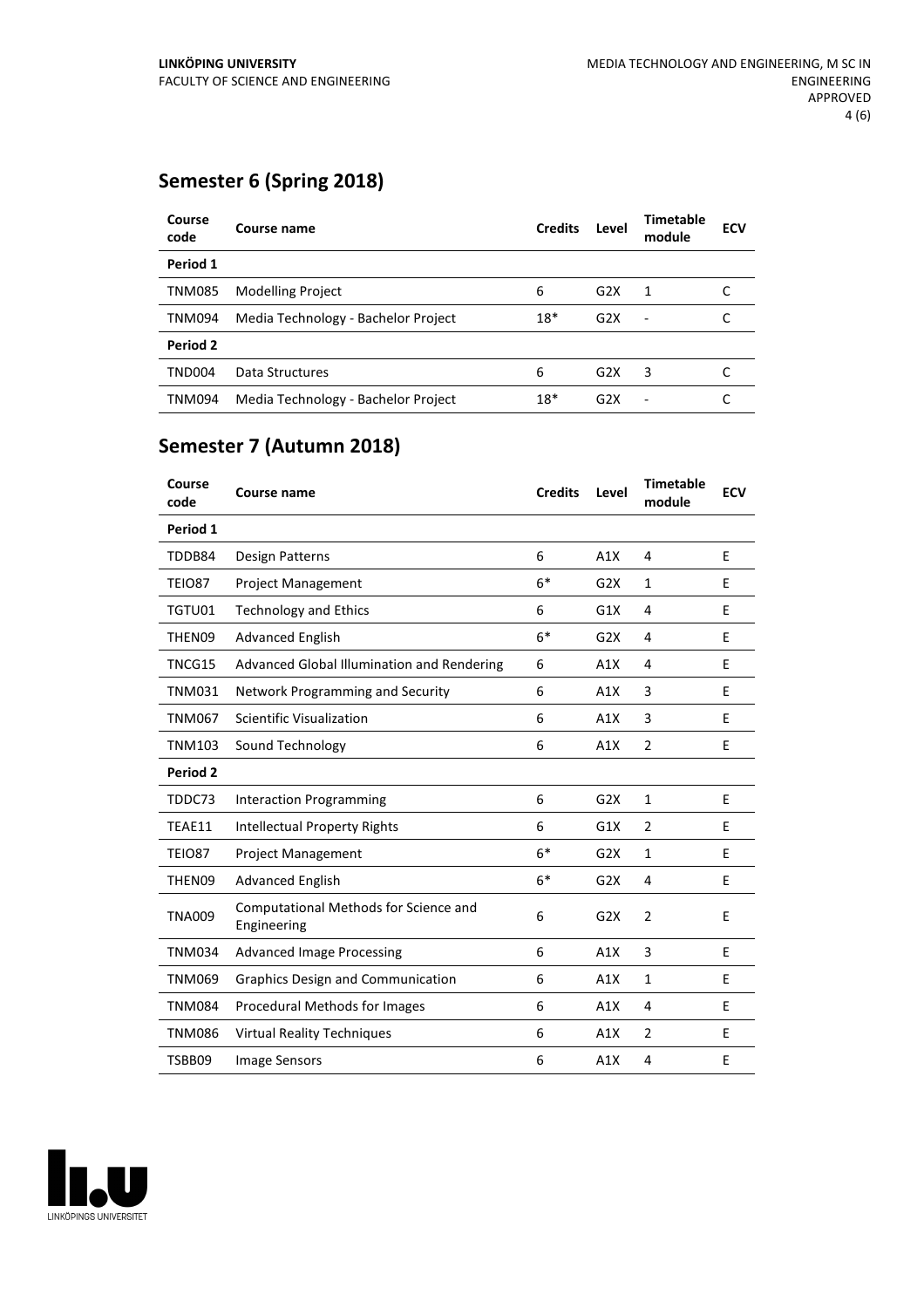#### **Semester 8 (Spring 2019)**

| Course<br>code  | Course name                                                   | <b>Credits</b> | Level | <b>Timetable</b><br>module | <b>ECV</b> |
|-----------------|---------------------------------------------------------------|----------------|-------|----------------------------|------------|
| Period 1        |                                                               |                |       |                            |            |
| TEIE53          | <b>Industrial Economics</b>                                   | 6              | G1X   | $\mathbf{1}$               | E          |
| TNKA10          | Rethoric in Speech, Texts and Images                          | $6*$           | G1X   | 1                          | E          |
| <b>TNM048</b>   | <b>Information Visualisation</b>                              | 6              | A1X   | 3                          | F          |
| <b>TNM097</b>   | Image Reproduction and Image Quality                          | 6              | A1X   | 4                          | E          |
| <b>TNM100</b>   | Structural Methods for User Experience (UX)                   | $6*$           | A1X   | 1                          | E          |
| TSBK35          | Audio and Image Compression                                   | 6              | A1X   | 4                          | Ε          |
| <b>Period 2</b> |                                                               |                |       |                            |            |
| TDDC78          | Programming of Parallel Computers - Methods<br>and Tools      | 6              | A1X   | 3                          | E          |
| TDDD27          | <b>Advanced Web Programming</b>                               | 6              | A1X   | 3                          | F          |
| TNKA10          | Rethoric in Speech, Texts and Images                          | $6*$           | G1X   | $\mathbf{1}$               | E          |
| <b>TNM079</b>   | <b>Modelling and Animation</b>                                | 6              | A1X   | $\overline{2}$             | E          |
| <b>TNM096</b>   | Artificial Intelligence - Principles and<br><b>Techniques</b> | 6              | G2X   | 1                          | E          |
| <b>TNM098</b>   | <b>Advanced Visual Data Analysis</b>                          | 6              | A1X   | 4                          | E          |
| <b>TNM100</b>   | Structural Methods for User Experience (UX)                   | $6*$           | A1X   | 3                          | F          |